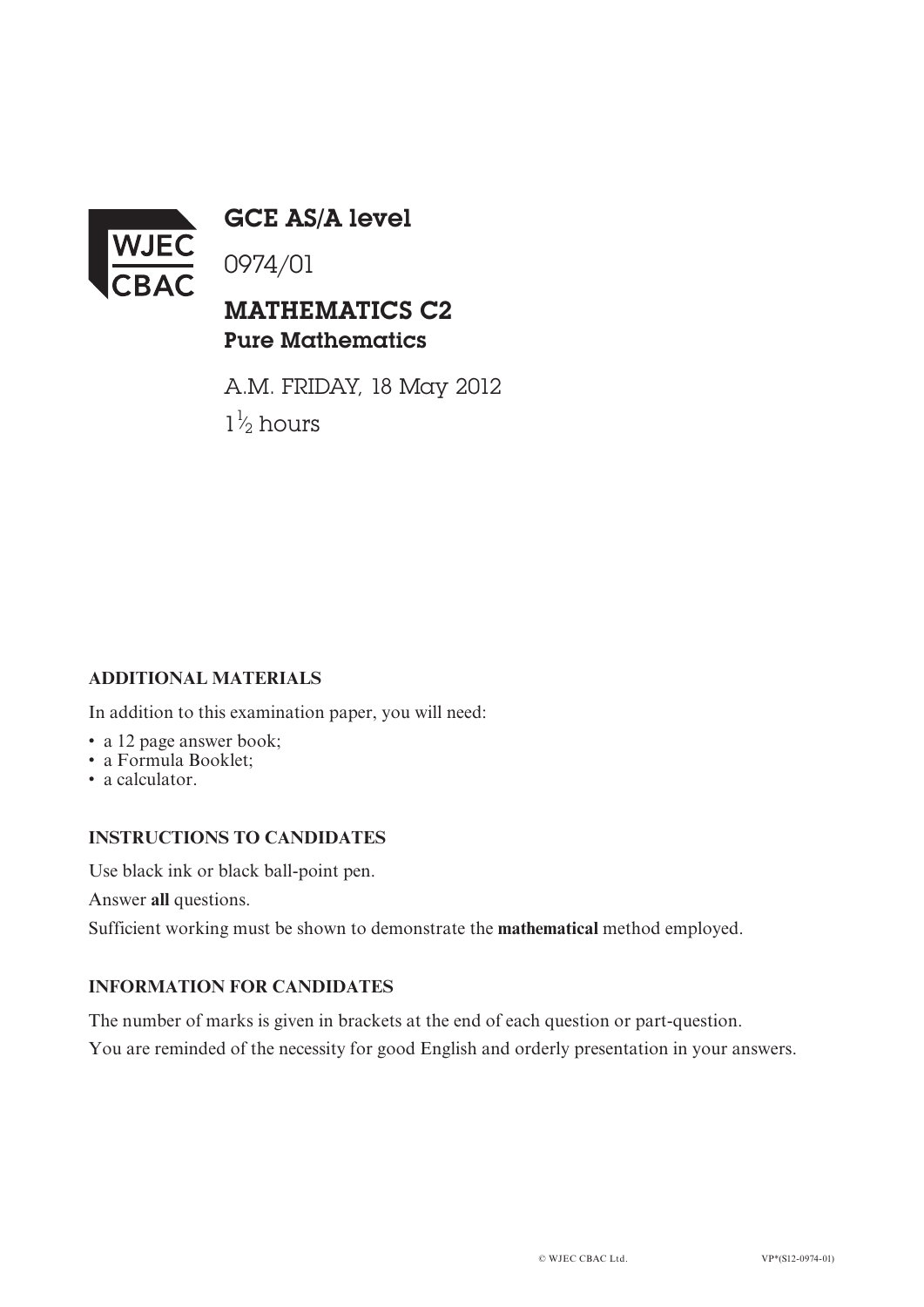**1.** Use the Trapezium Rule with five ordinates to find an approximate value for the integral

$$
\int_1^2 \frac{1}{\sqrt{5-x^2}} \, \mathrm{d}x.
$$

Show your working and give your answer correct to four decimal places. [4]

**2.** (a) Find all values of  $\theta$  in the range  $0^{\circ} \le \theta \le 360^{\circ}$  satisfying

$$
10\cos^2\theta + 3\cos\theta = 4\sin^2\theta - 2.
$$
 [6]

*(b)* Find all values of *x* in the range  $0^{\circ} \le x \le 180^{\circ}$  satisfying

$$
\sin(3x - 21^{\circ}) = -0.809. \tag{3}
$$

*(c)* Find all values of  $\phi$  in the range  $0^{\circ} \le \phi \le 360^{\circ}$  satisfying

$$
\cos \phi - 5 \sin \phi = 0. \tag{3}
$$

**3.** *(a)* The diagram below shows a sketch of the triangle *ABC* with  $AB = 5$ cm,  $AC = x$ cm,  $BC = 11$  cm and cos  $BAC = \frac{2}{5}$ .  $\hat{a}c-2$ 5



Write down and simplify a quadratic equation satisfied by *x*. Hence evaluate *x*. [3]

ι<br>∧  $\triangle$ *(b)* The triangle *XYZ* is such that *XY* = 32cm, *XZ* = 15 cm and *XYZ* = 19°. Find the possible values of *YXZ*. Give your answers correct to the nearest degree. [4]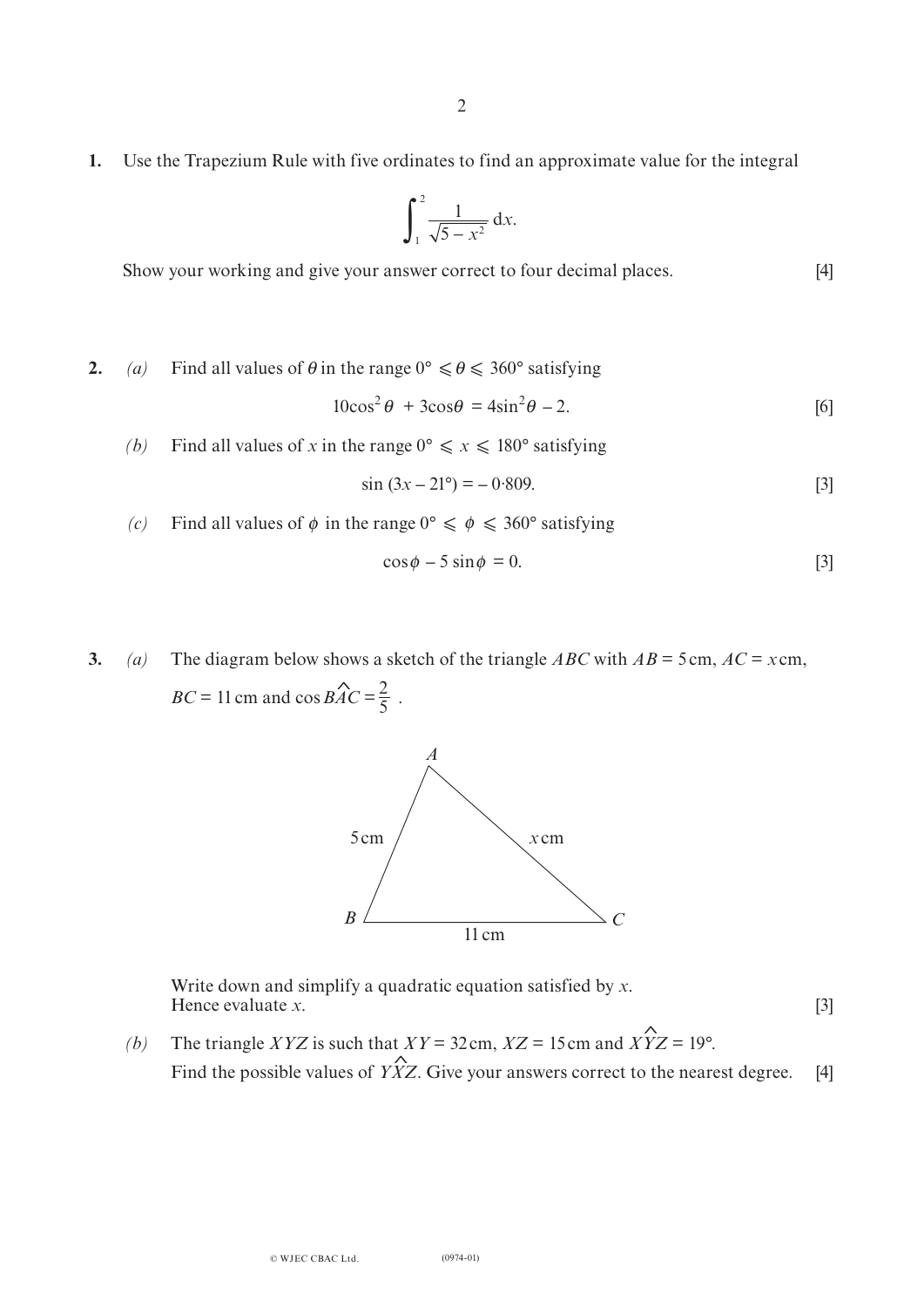**4.** *(a)* An arithmetic series has first term *a* and common difference *d*. Prove that the sum of the first *n* terms of the series is given by

$$
S_n = \frac{n}{2} [2a + (n-1)d].
$$
 [3]

- *(b)* The sum of the third, fourth and tenth terms of an arithmetic series is 79. The sum of the sixth and seventh terms of the series is 61. Find the first term and the common difference of the series.  $[4]$
- *(c)* Find an expression, in terms of *n*, for the sum of the first *n* terms of the arithmetic series

$$
15 + 13 + 11 + 9 + \dots
$$

Simplify your answer. [3]

- **5.** A geometric series has first term *a* and common ratio *r*. The sum of the first and second terms of the series is 72. The sum of the first and third terms of the series is 120.
	- *(a)* Show that *r* satisfies the equation

$$
3r^2 - 5r - 2 = 0.
$$
 [4]

- *(b)* Given that  $|r| < 1$ , find the value of *r* and the sum to infinity of the series. [5]
- $\int \left(3\sqrt{x}\right)$  $\overline{a}$  $3\sqrt{x} - \frac{2}{x^{\frac{5}{3}}}$ *x x* 6. *(a)* Find  $\int 3\sqrt{x - \frac{2}{5}} dx$ . [2]



The diagram shows a sketch of the curve  $y = 36 - x^2$  and the line  $y = 5x$ . The curve and the line intersect at the point *A* in the first quadrant and the curve intersects the positive *x*-axis at the point *B*.

- (i) Showing your working, find the coordinates of *A* and the coordinates of *B*.
- (ii) Find the area of the shaded region. [10]

(0974-01) **Turn over** © WJEC CBAC Ltd.